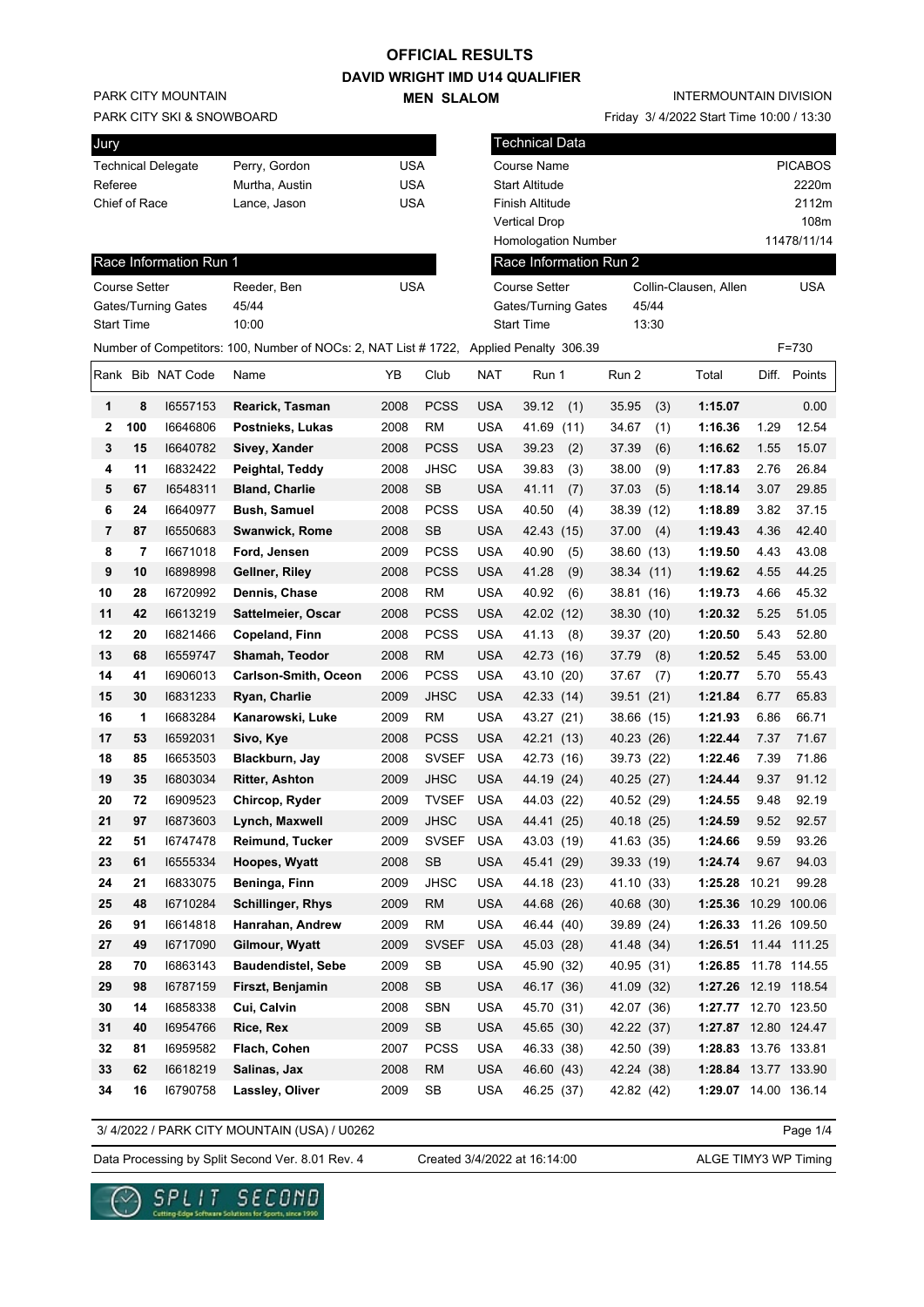## **DAVID WRIGHT IMD U14 QUALIFIER MEN SLALOM OFFICIAL RESULTS**

INTERMOUNTAIN DIVISION

|    | <b>PARK CITY SKI &amp; SNOWBOARD</b><br>Friday 3/ 4/2022 Start Time 10:00 / 13:30 |                   |                             |      |                      |            |             |  |            |                      |              |
|----|-----------------------------------------------------------------------------------|-------------------|-----------------------------|------|----------------------|------------|-------------|--|------------|----------------------|--------------|
|    |                                                                                   | Rank Bib NAT Code | Name                        | YB   | Club                 | NAT        | Run 1       |  | Run 2      | Total                | Diff. Points |
| 35 | 39                                                                                | 16842299          | Pruksirisombut, Steven 2009 |      | <b>PST</b>           | <b>USA</b> | 45.95 (33)  |  | 43.15 (43) | 1:29.10 14.03 136.43 |              |
| 36 | 46                                                                                | 16707008          | Higgins, Owen               | 2009 | SB                   | <b>USA</b> | 44.68 (26)  |  | 44.67 (52) | 1:29.35 14.28 138.86 |              |
| 37 | 74                                                                                | 16999057          | Klausmann, Lincoln          | 2008 | <b>TVSEF</b>         | <b>USA</b> | 46.75 (44)  |  | 42.63 (40) | 1:29.38 14.31 139.15 |              |
| 38 | 43                                                                                | 16715081          | Parker, Cortland            | 2009 | SB                   | <b>USA</b> | 45.95 (33)  |  | 43.73 (48) | 1:29.68 14.61 142.07 |              |
| 39 | 12                                                                                | 16738093          | Paulman, Fletcher           | 2008 | <b>SBN</b>           | <b>USA</b> | 46.34 (39)  |  | 43.55 (46) | 1:29.89              |              |
| 40 | 33                                                                                | 16608996          | Widmer, Jonah               | 2008 | SB                   | <b>USA</b> | 46.94 (45)  |  | 43.16 (44) | 1:30.10 15.03 146.16 |              |
| 41 | 50                                                                                | 16774088          | Lancaster, Max              | 2009 | <b>MWSC</b>          | <b>USA</b> | 46.59 (42)  |  | 43.61 (47) | 1:30.20 15.13 147.13 |              |
| 42 | 79                                                                                | 16833305          | Ramage, Tyler               | 2009 | <b>JHSC</b>          | <b>USA</b> | 47.67 (49)  |  | 42.70 (41) | 1:30.37 15.30 148.78 |              |
| 43 | 65                                                                                | 16831268          | Hall, Whit                  | 2008 | <b>JHSC</b>          | USA        | 48.24 (52)  |  | 43.38 (45) | 1:31.62 16.55 160.94 |              |
| 44 | 37                                                                                | 16832417          | McNamara, Jack              | 2009 | JHSC                 | <b>USA</b> | 47.96 (50)  |  | 43.82 (49) | 1:31.78              | 16.71 162.49 |
| 45 | 89                                                                                | 16668277          | Curtis, Bo                  | 2009 | <b>PCSS</b>          | <b>USA</b> | 53.61 (77)  |  | 39.19 (18) | 1:32.80              | 17.73 172.41 |
| 46 | 93                                                                                | 16959878          | <b>Ashmore, Elliott</b>     | 2008 | <b>BBSEF</b>         | <b>USA</b> | 48.39 (54)  |  | 45.07 (55) | 1:33.46 18.39 178.83 |              |
| 47 | 88                                                                                | 16710032          | Williams, Wyatt             | 2009 | RM                   | <b>USA</b> | 49.62 (59)  |  | 44.68 (53) | 1:34.30 19.23 187.00 |              |
| 48 | 29                                                                                | 16905648          | Koeckeritz, Jack            | 2008 | <b>BBSEF</b>         | <b>USA</b> | 49.18 (57)  |  | 45.25 (57) | 1:34.43              | 19.36 188.26 |
| 49 | 54                                                                                | 17023217          | Haynes, Jack                | 2008 | <b>SVSEF</b>         | <b>USA</b> | 49.56 (58)  |  | 45.13 (56) | 1:34.69 19.62 190.79 |              |
| 50 | 6                                                                                 | 16906282          | Liljenquist, Evan           | 2009 | <b>PCSS</b>          | <b>USA</b> | 48.76 (55)  |  | 45.99 (62) | 1:34.75 19.68 191.37 |              |
| 51 | 27                                                                                | 16848903          | Winkler, Jett               | 2009 | <b>RM</b>            | <b>USA</b> | 49.10 (56)  |  | 45.84 (61) | 1:34.94 19.87 193.22 |              |
| 52 | 96                                                                                | 16708776          | Duffy, Luke                 | 2009 | SB                   | <b>USA</b> | 46.04 (35)  |  | 49.40 (78) | 1:35.44 20.37 198.08 |              |
| 53 | 56                                                                                | 16917798          | Kandolin, Sage              | 2009 | JHSC                 | USA        | 50.06 (60)  |  | 45.66 (60) | 1:35.72 20.65 200.81 |              |
| 54 | 94                                                                                | 17004717          | <b>Cichos, Paxton</b>       | 2009 | RM                   | <b>USA</b> | 51.11 (67)  |  | 44.62 (51) | 1:35.73 20.66 200.90 |              |
| 55 | 4                                                                                 | 16725730          | Beck, Thatcher              | 2009 | <b>SVSEF</b>         | <b>USA</b> | 48.22 (51)  |  | 47.68 (73) | 1:35.90 20.83 202.56 |              |
| 56 | 44                                                                                | 16888475          | <b>McCausland, Anson</b>    | 2008 | AH                   | USA        | 50.76 (64)  |  | 45.50 (59) | 1:36.26 21.19 206.06 |              |
| 57 | 82                                                                                | 16835028          | Putnam, Zachary             | 2008 | <b>JHSC</b>          | <b>USA</b> | 50.90 (66)  |  | 46.09 (63) | 1:36.99 21.92 213.16 |              |
| 58 | 78                                                                                | 16804595          | Larson, Jayden              | 2007 | AH                   | <b>USA</b> | 50.06 (60)  |  | 46.94 (68) | 1:37.00 21.93 213.25 |              |
| 59 | 47                                                                                | 16588893          | Harman, Devon               | 2008 | <b>SB</b>            | <b>USA</b> | 42.84 (18)  |  | 54.82 (88) | 1:37.66 22.59 219.67 |              |
| 60 | 71                                                                                | 16706163          | Vars, Scott                 | 2009 | SB                   | <b>USA</b> | 50.64 (62)  |  | 47.03 (69) | 1:37.67 22.60 219.77 |              |
| 61 | 18                                                                                | 16551336          | <b>Butterworth, William</b> | 2008 | SB                   | <b>USA</b> | 50.66 (63)  |  | 47.10 (71) | 1:37.76 22.69 220.64 |              |
| 62 | 84                                                                                | 16709009          | Geroux, Connor              | 2009 | SB                   | <b>USA</b> | 50.81 (65)  |  | 47.05 (70) | 1:37.86 22.79 221.62 |              |
| 63 | 3                                                                                 | 16793949          | <b>Strand, Bryer</b>        | 2009 | <b>JHSC</b>          | USA        | 51.12 (68)  |  | 46.88 (67) | 1:38.00 22.93 222.98 |              |
| 64 | 58                                                                                | 16733027          | Morse, Brycen               | 2008 | AH                   | <b>USA</b> | 52.05 (71)  |  | 46.14 (64) | 1:38.19 23.12 224.82 |              |
| 65 | 69                                                                                | 16835348          | Barnett, Bard               | 2009 | JHSC                 | <b>USA</b> | 51.21 (69)  |  | 47.98 (74) | 1:39.19 24.12 234.55 |              |
| 66 | 99                                                                                | 16714295          | Herrod, Wilkes              | 2009 | $\mathsf{SB}\xspace$ | <b>USA</b> | 52.88 (74)  |  | 46.39 (66) | 1:39.27 24.20 235.33 |              |
| 67 | 55                                                                                | 16804405          | <b>Walker, Brodey</b>       | 2009 | AH                   | <b>USA</b> | 55.53 (84)  |  | 44.91 (54) | 1:40.44 25.37 246.70 |              |
| 68 | 23                                                                                | 17048704          | Moxham, Blake               | 2008 | <b>PCSS</b>          | <b>USA</b> | 52.21 (72)  |  | 48.67 (75) | 1:40.88 25.81 250.98 |              |
| 69 | 38                                                                                | 16782235          | Hoagland, Barrett           | 2009 | AH                   | <b>USA</b> | 53.51 (76)  |  | 47.56 (72) | 1:41.07 26.00 252.83 |              |
| 70 | 17                                                                                | 17026586          | Easley, Everet              | 2009 | <b>SBN</b>           | <b>USA</b> | 51.93 (70)  |  | 49.44 (79) | 1:41.37 26.30 255.75 |              |
| 71 | 5                                                                                 | 16558919          | Harvey, Cooper              | 2008 | <b>MWSC</b>          | <b>USA</b> | 1:02.68(85) |  | 39.75 (23) | 1:42.43 27.36 266.06 |              |
| 72 | 13                                                                                | 16762517          | <b>Mennell, August</b>      | 2008 | SOL                  | <b>USA</b> | 53.11 (75)  |  | 49.44 (79) | 1:42.55 27.48 267.22 |              |
| 73 | 80                                                                                | 16982402          | Ervin, Jack                 | 2009 | <b>PCSS</b>          | <b>USA</b> | 52.84 (73)  |  | 49.98 (83) | 1:42.82 27.75 269.85 |              |
| 74 | 83                                                                                | 16946616          | <b>Wentz, Andrew</b>        | 2009 | <b>RM</b>            | <b>USA</b> | 53.75 (78)  |  | 49.20 (77) | 1:42.95 27.88 271.11 |              |
| 75 | 36                                                                                | 17105364          | Robinson, Hayden            | 2009 | <b>JHSC</b>          | <b>USA</b> | 54.26 (81)  |  | 49.88 (82) | 1:44.14 29.07 282.68 |              |
| 76 | 32                                                                                | 16884201          | Nokes, Everett              | 2009 | AH                   | <b>USA</b> | 53.93 (79)  |  | 50.29 (84) | 1:44.22 29.15 283.46 |              |
| 77 | 77                                                                                | 17026561          | Easley, Evan                | 2007 | <b>SBN</b>           | <b>USA</b> | 54.00 (80)  |  | 50.46 (85) | 1:44.46 29.39 285.80 |              |
| 78 | 31                                                                                | 16925077          | Tognina, Niklas             | 2009 | RM                   | <b>USA</b> | 54.69 (82)  |  | 49.83 (81) | 1:44.52 29.45 286.38 |              |
| 79 | 26                                                                                | 17031577          | Richards, Jace              | 2009 | <b>SBN</b>           | <b>USA</b> | 55.40 (83)  |  | 51.53 (87) | 1:46.93 31.86 309.81 |              |

3/ 4/2022 / PARK CITY MOUNTAIN (USA) / U0262

Page 2/4

Data Processing by Split Second Ver. 8.01 Rev. 4 Created 3/4/2022 at 16:14:00 ALGE TIMY3 WP Timing

Created 3/4/2022 at 16:14:00



PARK CITY MOUNTAIN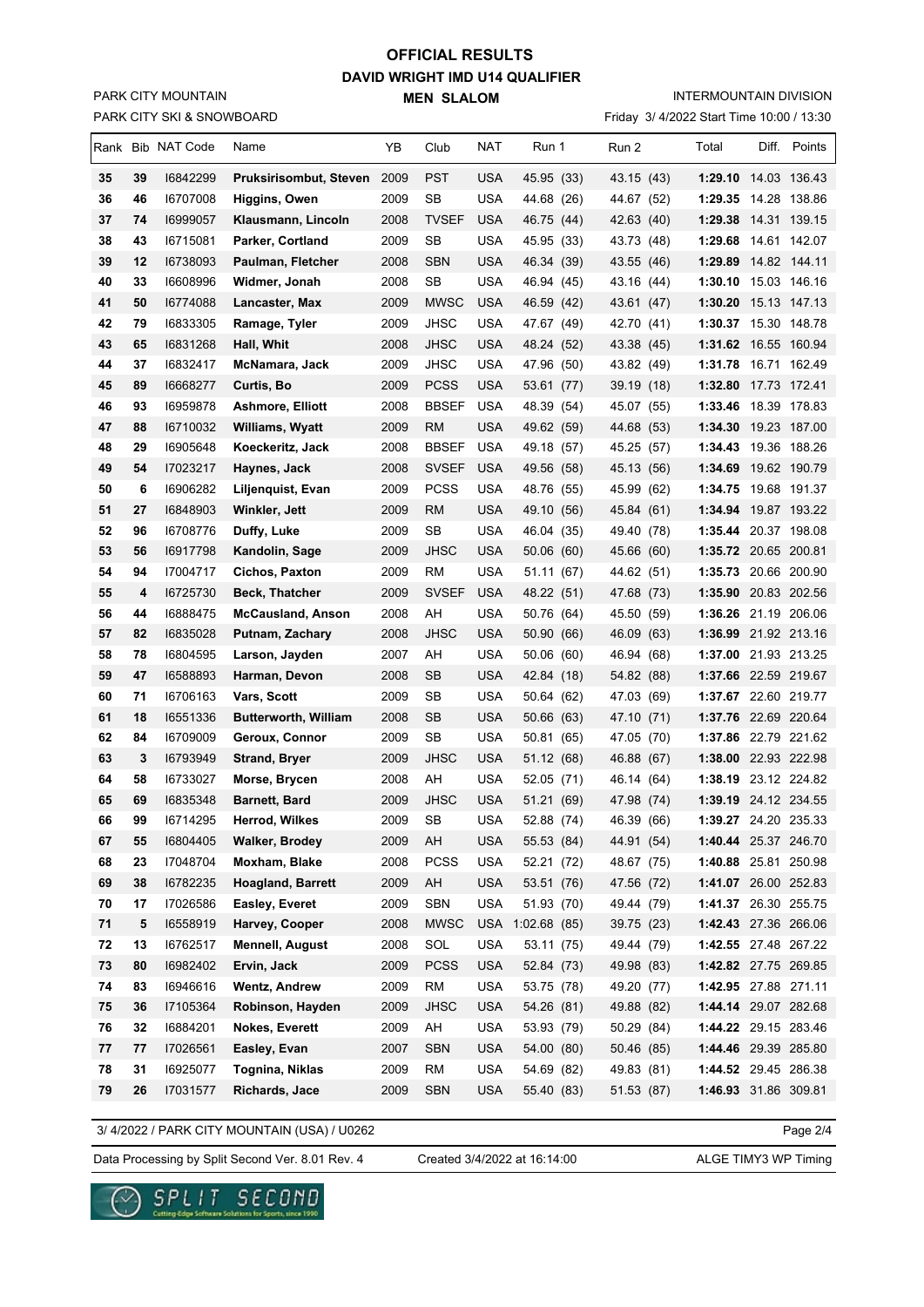## **DAVID WRIGHT IMD U14 QUALIFIER OFFICIAL RESULTS**

**MEN SLALOM**  Friday 3/ 4/2022 Start Time 10:00 / 13:30 PARK CITY SKI & SNOWBOARD Rank Bib NAT Code Name **YB Club NAT Run 1** Run 2 Total Diff. Points **80 60** I6789184 **Schlegel, Samuel** 2008 SB USA 1:03.14 (86) 45.37 (58) **1:48.51** 33.44 325.18 **81 34** I6677606 **Reid, Charlie** 2009 SVSEF USA 47.21 (46) 1:06.16 (89) **1:53.37** 38.30 372.44 **82 73** I6795921 **Lighthart, Charlie** 2009 JHSC USA 1:07.00 (87) 51.35 (86) **1:58.35** 43.28 420.87 **NOT PERMITTED TO START 1st RUN DID NOT START 1st RUN: 1 competitor 22** I6803142 **Coleman, Henrik** 2007 AH USA **DID NOT FINISH 1st RUN: 3 competitors 90** I6720924 **Flood, Huxley** 2009 SVSEF USA 38.82 (17)  **64** I6711483 **Boschetto, Auguste** 2009 PCSS USA DNF  **63** I6665155 **Schlopy, Spider** 2008 PCSS USA 35.65 (2) **DISQUALIFIED 1st RUN: 8 competitors 95** I7048252 **Holman, Reid** 2008 SVSEF USA DSQ Gate 10  **86** I6674255 **Hersh, Dylan** 2009 SB USA 40.38 (28) Gate 35  **66** I6633857 **Butrum, Alexander** 2009 SB USA DNF Gate 10  **57** X7086231 **Brandolini, Romann** 2009 RM 46.23 (65) Gate 6  **45** I7110563 **McBride, Kaichiro** 2009 JHSC USA DNF Gate 40  **25** I6662896 **Warren, Cash** 2008 JHSC USA 38.61 (14) Gate 6  **19** I6873615 **Palmer, Fletch** 2009 SVSEF USA 44.53 (50) Gate 37  **9** I6919176 **Pani, Darshan** 2008 RM USA 48.94 (76) Gate 35 **NOT PERMITTED TO START 2nd RUN DID NOT START 2nd RUN DID NOT FINISH 2nd RUN: 3 competitors 59** I6773370 **Overbay, Andrew** 2009 JHSC USA 47.41 (48) DNF  **52** I6741177 **Hochman, Oscar** 2008 PCSS USA 41.30 (10) DNF  **2** I7068069 **Guledjian, Gregory** 2008 PST USA 48.29 (53) DNF **DISQUALIFIED 2nd RUN: 3 competitors 92** X7049267 **Germanaz, Aubin** 2008 PCSS 1:10.91 (88) DSQ Gate 40  **76** I7135857 **Patten, Parker** 2007 JHSC USA 47.39 (47) DSQ Gate 10

3/ 4/2022 / PARK CITY MOUNTAIN (USA) / U0262

Page 3/4

Data Processing by Split Second Ver. 8.01 Rev. 4 Created 3/4/2022 at 16:14:00 ALGE TIMY3 WP Timing

Created 3/4/2022 at 16:14:00

 **75** I6798531 **Morgan, Sawyer** 2009 SVSEF USA 46.44 (40) DSQ Gate 10

INTERMOUNTAIN DIVISION



PARK CITY MOUNTAIN